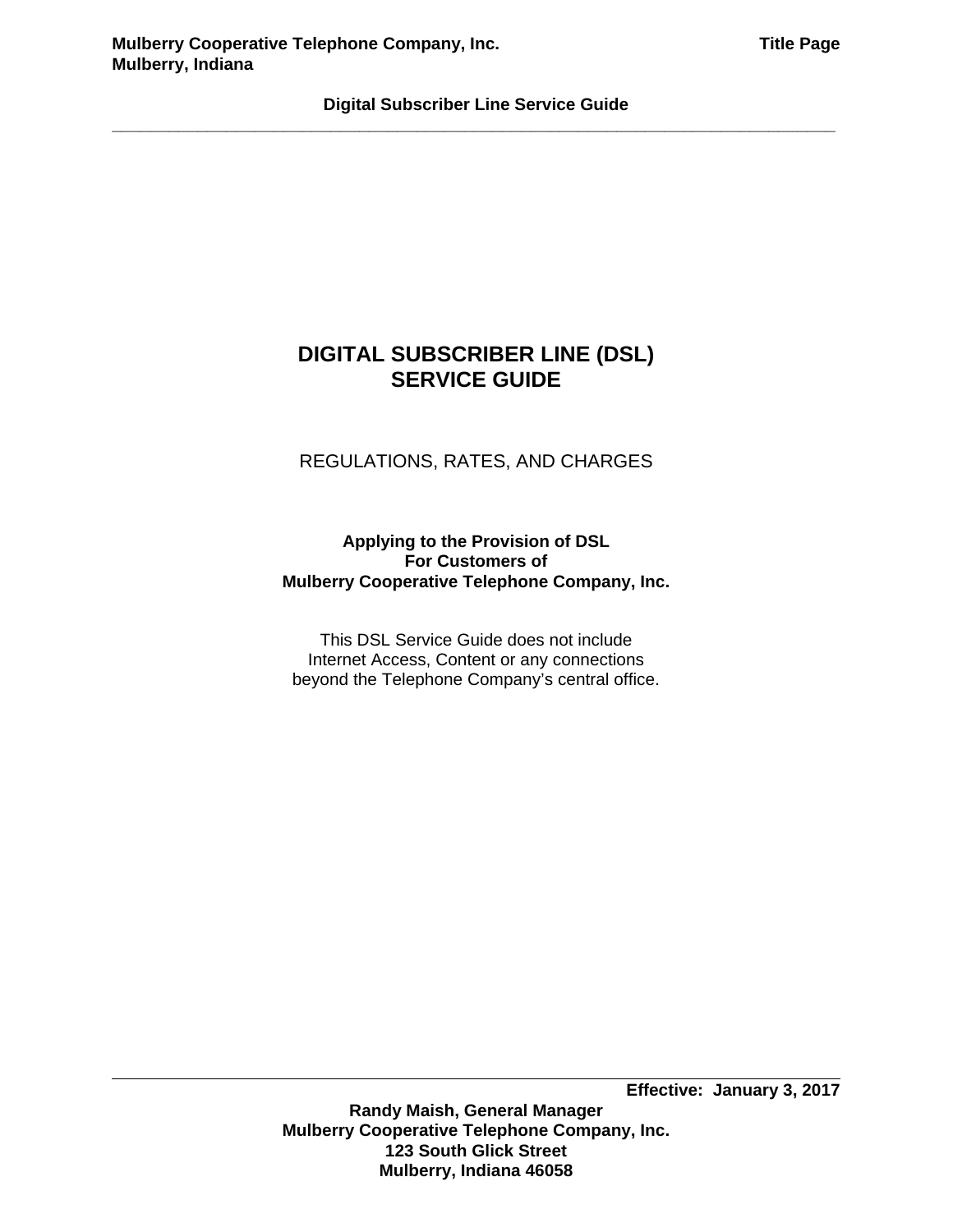# **TABLE OF CONTENTS**

| <b>EXPLANATION OF ABBREVIATIONS</b>                                                                                                                                            | 2                                |
|--------------------------------------------------------------------------------------------------------------------------------------------------------------------------------|----------------------------------|
| 1. APPLICATION OF SERVICE GUIDE                                                                                                                                                | 3                                |
| 1.1 DEFINITIONS<br>1.2 DSL SERVICE DESCRIPTIONS                                                                                                                                | 4<br>6                           |
| 2. FEDERAL UNIVERSAL SERVICE CHARGE (FUSC)                                                                                                                                     | 9                                |
| 2.1 FEDERAL UNIVERSAL SERVICE CHARGE (FUSC)                                                                                                                                    | 9                                |
| 3. DIGITAL SUBSCRIBER LINE (DSL) SERVICE                                                                                                                                       | 10                               |
| 3.1 GENERAL REGULATIONS<br>3.2 INSTALLATION<br>3.3 CONDITIONS<br>3.4 TERM PLAN<br>3.5 MULTIMEDIA VIRTUAL CIRCUIT CHANNEL (MM-VCC)<br>3.6 TEMPORARY SUSPENSION                  | 10<br>10<br>11<br>12<br>13<br>14 |
| 4. RATES AND CHARGES                                                                                                                                                           | 15                               |
| 4.1 FEDERAL UNIVERSAL SERVICE CHARGE (FUSC)<br>4.2 DIGITAL SUBSCRIBER LINE (DSL) SERVICE<br>4.3 DSL NETWORK RECONFIGURATION<br>4.4 MULTIMEDIA VIRTUAL CIRCUIT CHANNEL (MM-VCC) | 15<br>15<br>19<br>20             |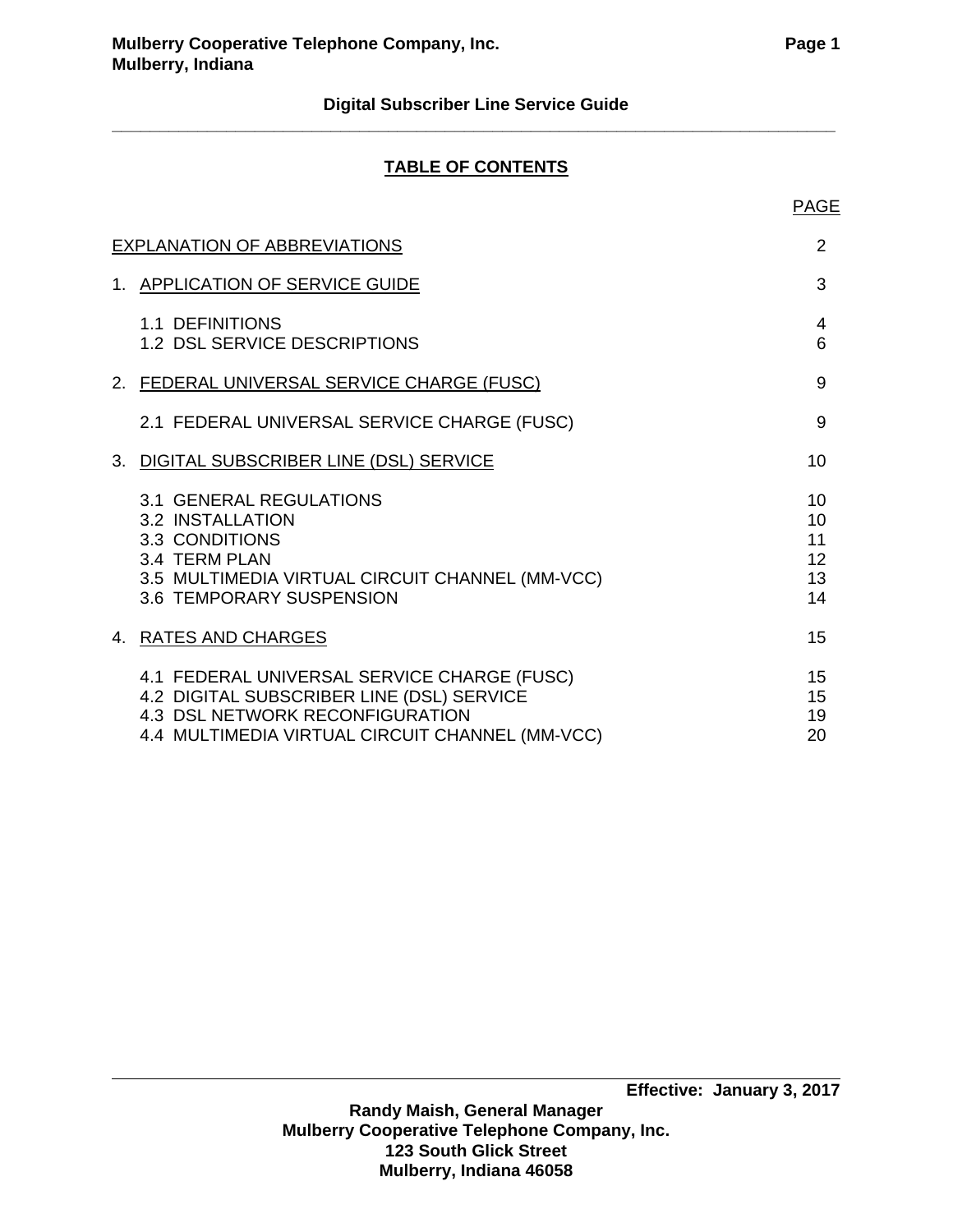# **EXPLANATION OF ABBREVIATIONS**

| Asymmetric Digital Subscriber Line Access Service             |
|---------------------------------------------------------------|
| <b>Central Office</b>                                         |
| <b>Customer Designated Premises</b>                           |
| <b>Digital Subscriber Line</b>                                |
| <b>Digital Subscriber Line Access Multiplexer</b>             |
| Ethernet Transport Service MultiMedia Virtual Circuit Channel |
| Internet Service Provider                                     |
| kilobits per second                                           |
| Local Area Network                                            |
| Megabits per second                                           |
| MultiMedia Virtual Circuit Channel                            |
| Network Interface Card                                        |
| Network Interface Device                                      |
| <b>Symmetric Digital Subscriber Line</b>                      |
| <b>Volume Pricing Commitment Plan</b>                         |
|                                                               |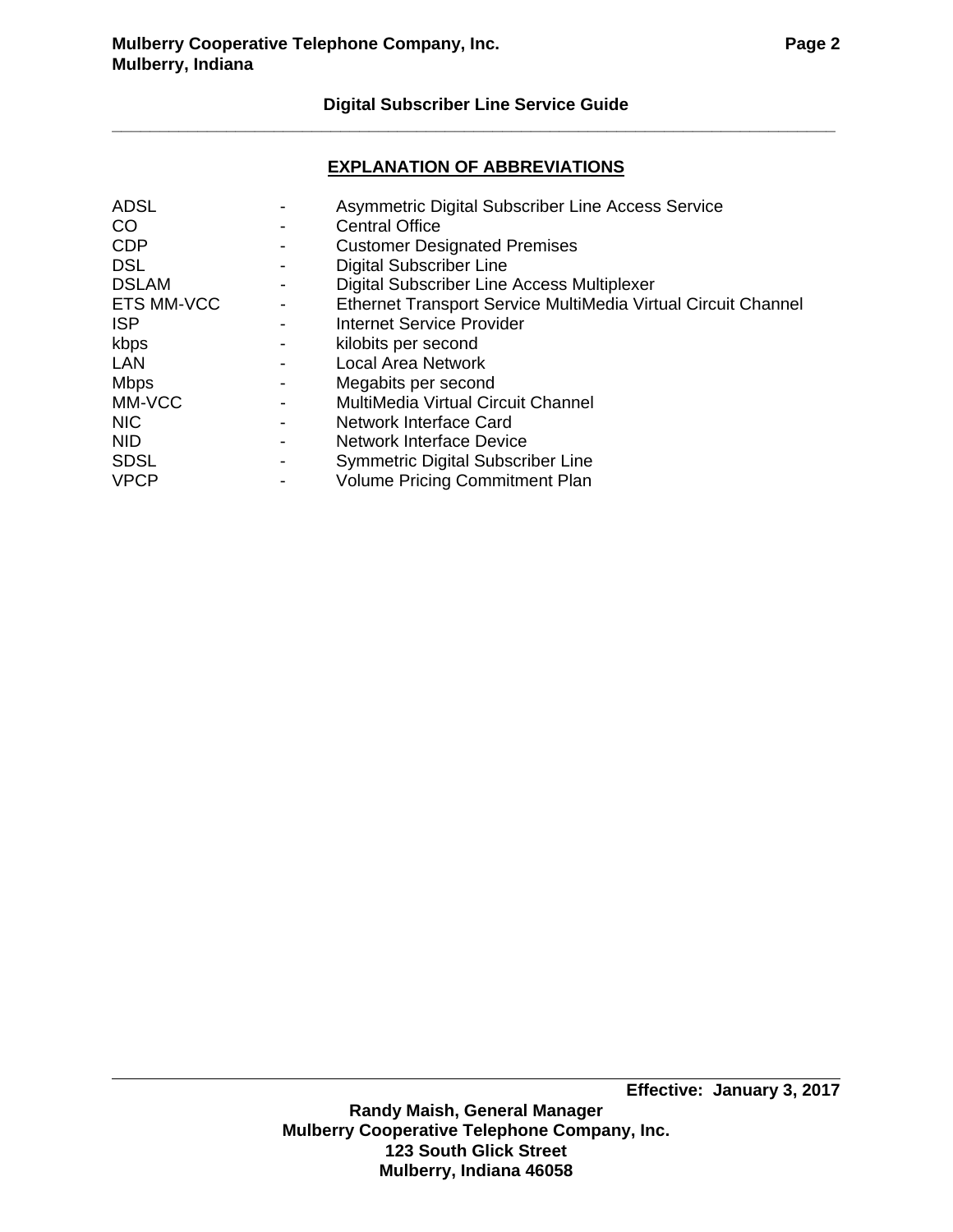#### 1. Application of Service Guide

 This Service Guide contains regulations, rates and charges applicable to the provision of Digital Subscriber Line (DSL) Services. These DSL services are provided to customers by Mulberry Cooperative Telephone Company, Inc. hereinafter the "Telephone Company".

 The provision of such services by the Telephone Company as set forth in this Service Guide does not constitute a joint undertaking with the customer for the furnishing of any service.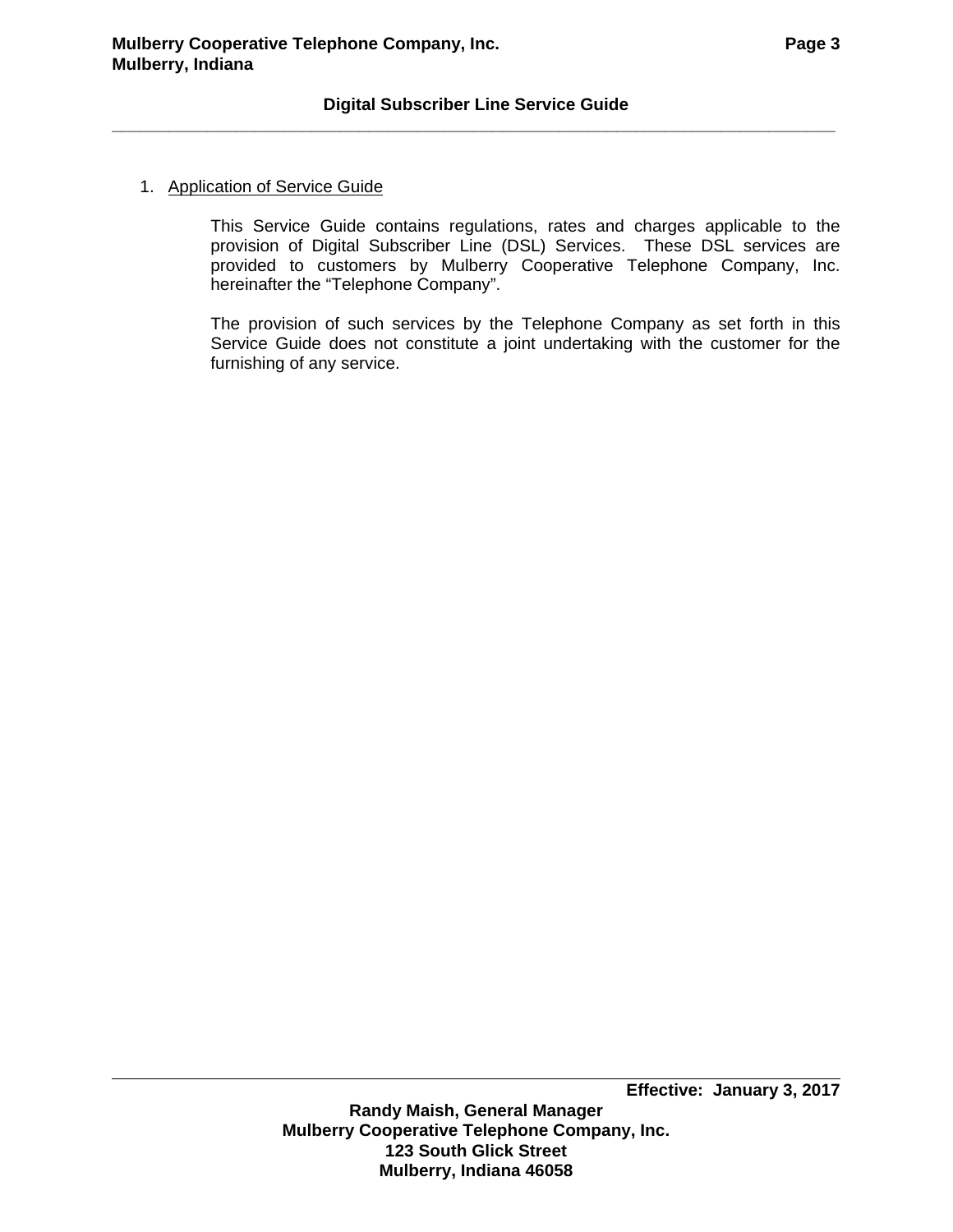#### 1 Application of Service Guide (Cont'd)

1.1 Definitions

Certain terms used throughout this Service Guide are defined as follows:

- 1.1.1. Asymmetric Digital Subscriber Line Access Service ("ADSL") Connection to the internet that allows for download speeds that are greater than the upload speeds.
- 1.1.2. Central Office ("CO") The common carrier switching center in which trunks and/or loops are terminated and switched.
- 1.1.3. Customer Any individual, association, partnership, corporation, cooperative, trust or governmental agency, or other entity which utilizes the Services provided by the Telephone Company.
- 1.1.4. Customer Designated Premises ("CDP") The location that is designated by the customer for the main purpose of connecting to Telephone Company's service.
- 1.1.5. Data Only Customers or Consumer Broadband-Only Loop (CBOL) Refers to the provision over a line that does not also carry local exchange switched voice telephone service to the customer designated premise. Data Only/CBOL for the Incumbent Local Exchange Carrier (ILEC) is offered under NECA Tariff No. 5 and not in this DSL Service Guide.
- 1.1.6. Digital Subscriber Line ("DSL") Refers to the transfer of data over the same wires used for voice telephone service to connect to the Internet.
- 1.1.7. Digital Subscriber Line Access Multiplexer ("DSLAM") The equipment used by an Internet Service Provider to route incoming DSL connections to the Internet and that allows for a group of subscriber connections into one aggregate Internet connection.
- 1.1.8. Force Majeure When an extraordinary event or circumstance beyond the control of the Telephone Company occurs and prevents fulfillment of obligations under the contract. Examples include, but are not limited to, war, strike, riot, crime, terrorist activities, or an event described by the legal term "act of God" (e.g., natural disaster such as, but not limited to, fire, flooding, storm, tornado, hurricane, earthquake, volcanic eruption).
- 1.1.9. Internet Protocol ("IP") The industry standard protocol or method by which data is sent from one computer to another on the Internet.
- 1.1.10. Internet Service Provider ("ISP") An organization that provides access to the Internet by providing a user name and password to the end user Internet customer.

 **Effective: January 3, 2017** 

**Randy Maish, General Manager Mulberry Cooperative Telephone Company, Inc. 123 South Glick Street Mulberry, Indiana 46058**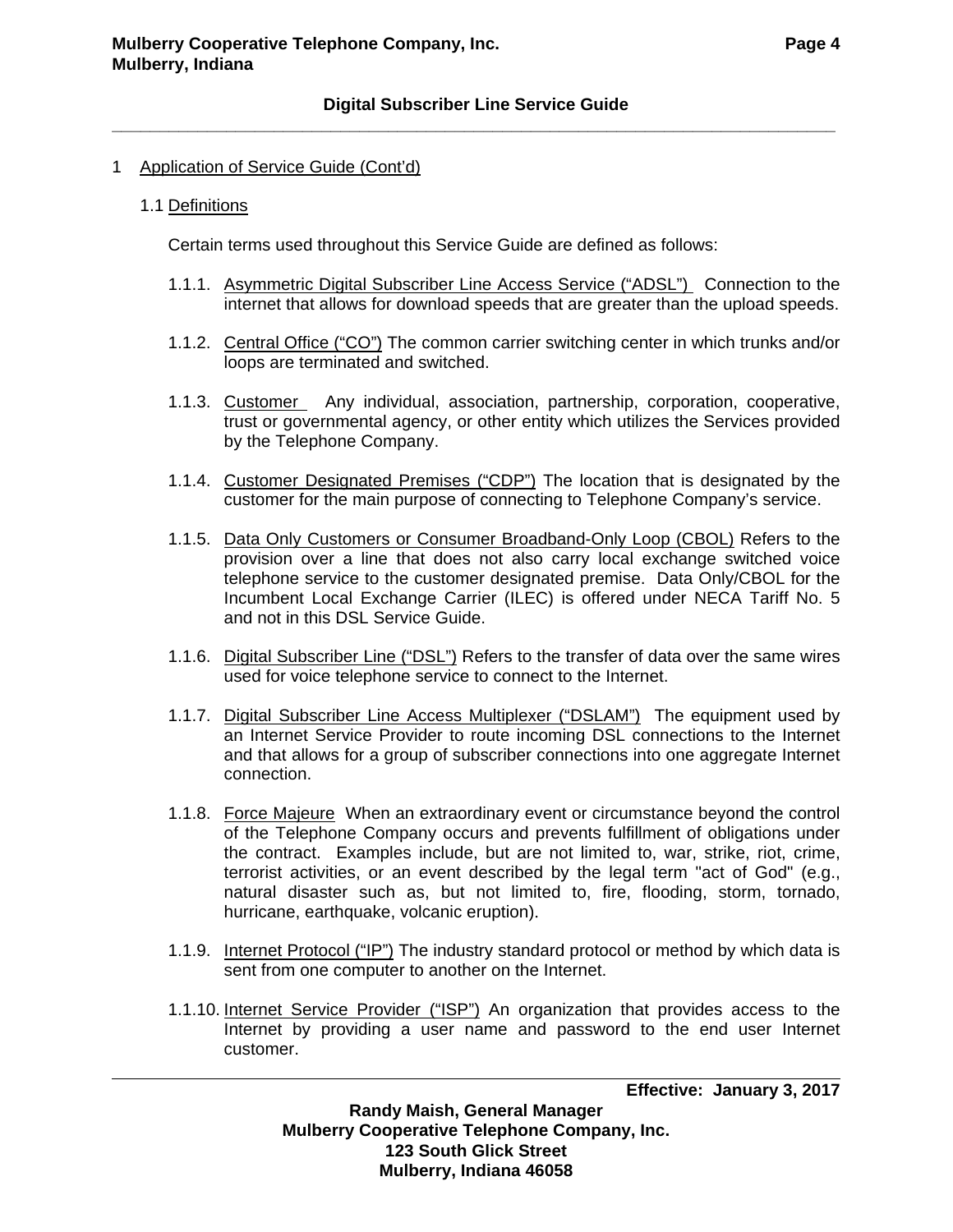#### 1 Application of Service Guide (Cont'd)

- 1.1 Definitions (Cont'd)
	- 1.1.11. Kilobits per second ("Kbps") Widely used measure of data transfer speed. 1Kbps is equal to 1,000 bits per second.
	- 1.1.12. Megabits per second ("Mbps") Widely used measure of data transfer speed. 1Mbps is equal to 1 million bits per second.
	- 1.1.13. Local Area Network ("LAN") Refers to a group of computers and associated devices that all share a common communications line or wireless link.
	- 1.1.14. MultiMedia Virtual Circuit Channel ("MM-VCC") Allows for the ability to send high speed multimedia transmissions.
	- 1.1.15. Network Interface Card ("NIC") Refers to the card that "physically" makes the connection between the computer and the network cable.
	- 1.1.16. Network Interface Device ("NID") Refers to the devise that allows computers within a Local Area Network to interconnect to an outside network.
	- 1.1.17. Study Area A geographical area of an ILEC's telephone operations in which the National Exchange Carrier Association, Inc. (NECA) has assigned a six-digit study area code.
	- 1.1.18. Symmetric Digital Subscriber Line ("SDSL") Connection to the internet that allows for the same download and upload speeds.
	- 1.1.19. Telecommunications The transmission of voice communications and subject to the capabilities of the service, the transmission of data, signaling, or any other form of intelligence.
	- 1.1.20. Voice-Data The provision of service over a line that also carries Telephone Company provided local exchange switched voice services to the customer premises.
	- 1.1.21. Volume Pricing Commitment Plan ("VPCP") Allows for discounted rates for services based on commitments of minimum volumes over a determined term.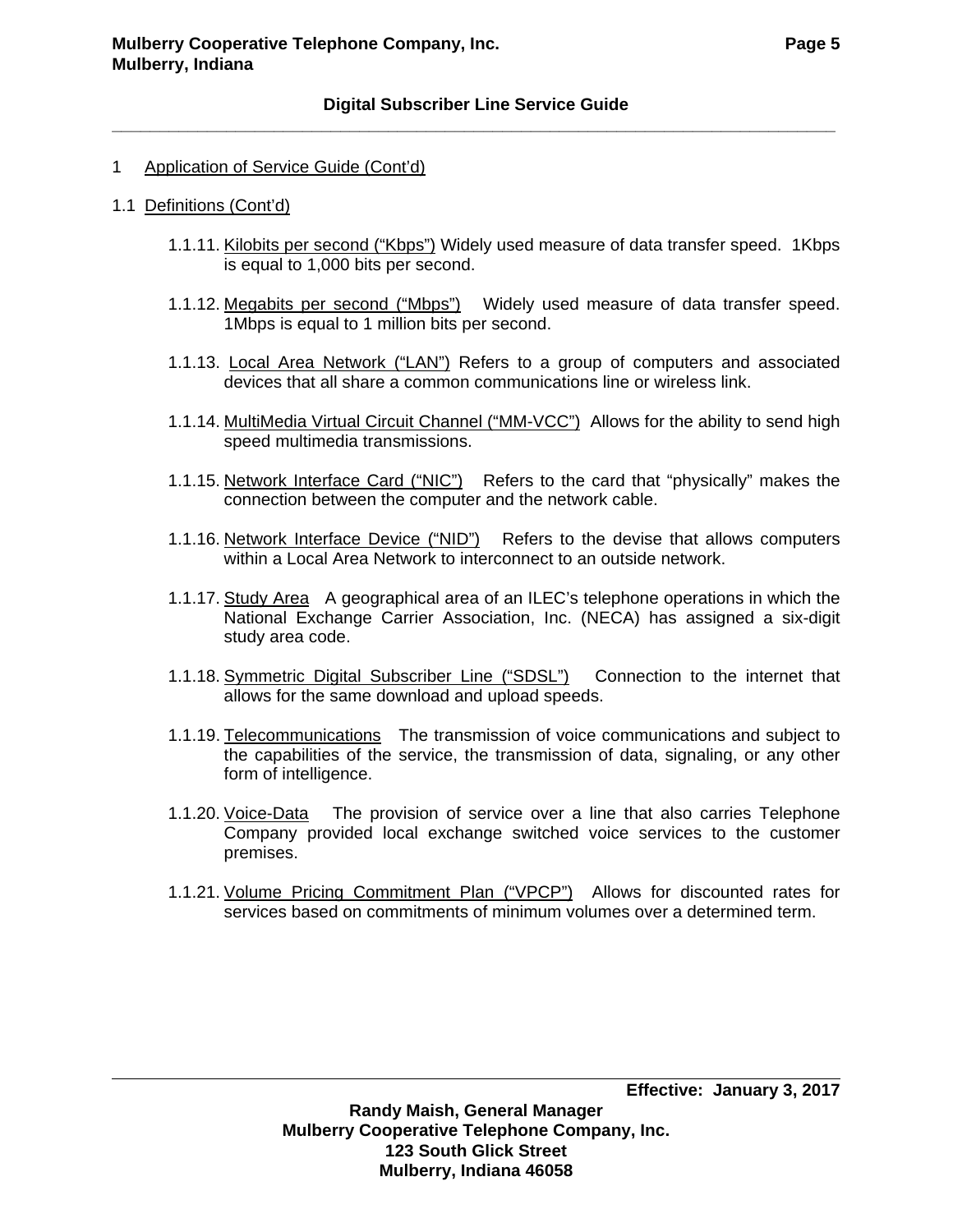#### 1 Application of Service Guide (Cont'd)

#### 1.2 DSL Service Descriptions

#### 1.2.1. Service Provisioning

DSL Services are provisioned utilizing existing Telephone Company facilities and transported to its backbone network. The services provide for a connection from the Customer Designated Premises to the designated Telephone Company's connection point. Where facilities permit, access from the Telephone Company's DSL connection point will be provided by Special Access.

#### 1.2.2. Responsibility and Rights of Telephone Company

Telephone Company will maintain and provision services for the customer up to and including the Network Interface Device ("NID") and advice the customer of necessary equipment to support the services. Telephone Company will not provide services if it is determined that it is not technically feasible over the existing facilities or if it will cause interference issues with the existing services. In emergency situations, Telephone Company will have the right to temporarily interrupt services in order to resolve the issue.

#### 1.2.3. Responsibility and Rights of Customer

Customer will have the responsibility of providing compatible Customer Premise Equipment to connect to services; in addition to providing Telephone Company with the necessary information, such as Internet Protocol ("IP") to provision services. Customer is responsible for the payment of all applicable charges for services or facilities provided by Telephone Company to the Customer.

Customer understands that services are subject to the condition that Customer will not abuse or conduct any fraudulent and/or illegal uses of services.

## 1.2.4. Application

Customer must submit an Application for Services with Telephone Company in order to initiate, change or cancel services. Such Application must include, either written or orally provided: Customer name, address, telephone number and if applicable, designated officer or agent.

Upon receiving completed Application, Telephone Company and Customer will enter in to an agreement that sets forth the specific services that Customer is requesting and ordering along with the terms and volume commitments.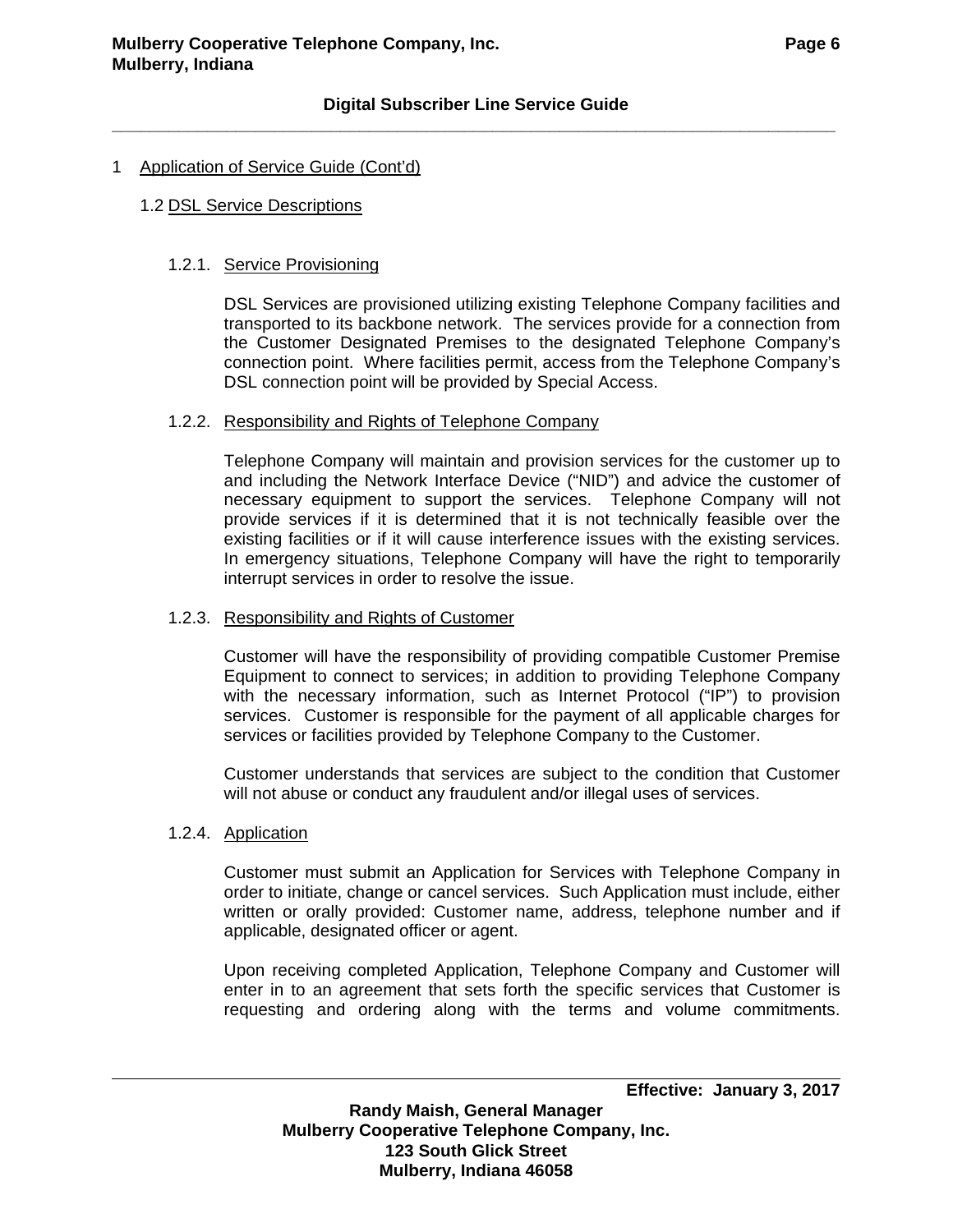# 1 Application of Service Guide (Cont'd)

#### 1.2 DSL Service Descriptions (Cont'd)

#### 1.2.5. Charges and Payments for DSL Services

Telephone Company reserves the right to require Customer to provide a deposit or letter of credit as a guarantee of the payment of charges for provided DSL Services from Telephone Company. When applicable, deposit will be held by Telephone Company and may be refunded or credited back to Customer at any time prior to termination of DSL Services. The deposit does not relieve the Customers responsibility for making required payments to Telephone Company. Any and all remaining balances of the deposit will be credited and refunded back to Customer upon termination of DSL Services.

DSL Services will be provided and billed on a month to month basis and will continue until canceled by Customer or Telephone Company in the form of a written notice. Telephone Company will establish the start date and subsequent monthly billing cycles. Monthly bills will include the charge of providing services, in addition to applicable taxes, fees, surcharges and any other applicable charges. Taxes and Surcharges are established by the Federal, State and Local authorities that require Telephone Company to bill Customer.

Payments will be due by the date listed on Customers monthly bill. If Customer fails to remit payment by listed due date, a Late Charge may be assessed in an amount not to exceed the highest allowed interest rate by State Law on the amount past due. Total amount remaining unpaid plus Late Charges will carry over to the following monthly bill. Late Charges will not be applied to any amount that is being disputed by Customer. At Telephone Company's discretion, services may be denied or discontinued due to nonpayment. Upon payment of outstanding balance in full, services will be restored and will be subject to applicable installation (nonrecurring) charges as set forth in Sections 3.2 and 4.2 following and an additional deposit may be required.

In the event of failure of Telephone Company's equipment or facilities that cause an unscheduled disruption of service to Customer for a continuous 48 hours, a Credit of Services will be given to Customer. The Credit of Service allowance will begin from the time Customer notifies Telephone Company of the failure and ends upon the restoration of services and Telephone Company attempts to notify Customer. If the failure is a result of the Customer Provided Equipment (CPE) or Facilities, a Credit of Services will not be allowed, nor will a Credit of Service be given for interruptions of service caused neither by negligence or willful acts of the Customer nor by force majeure.

**123 South Glick Street Mulberry, Indiana 46058**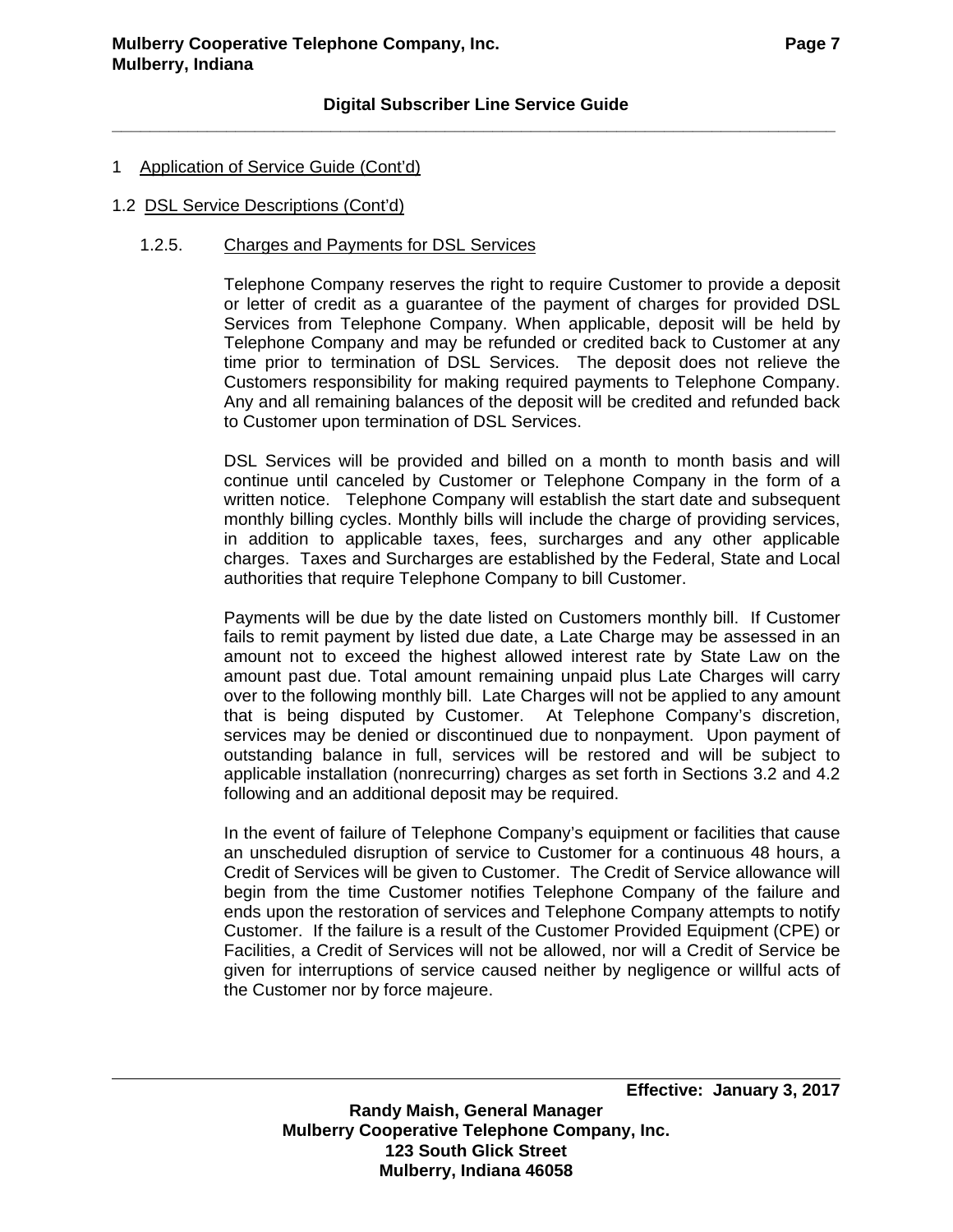### 1 Application of Service Guide (Cont'd)

#### 1.2 DSL Service Descriptions (Cont'd)

#### 1.2.6. Denial or Termination of DSL Service by Telephone Company

Services may be denied or terminated by Telephone Company without giving notice to Customer and without liability in the event of any of the following events occur:

- a. Willful damage of Telephone Company's equipment, interference with use of Telephone Company's service by other Customers; unreasonable capacity demands on Telephone Company's facilities or Services; violation of any statute or provision of law, rule or regulation of State or Federal Regulatory Agency that relates to communications; or any failure of compliance of this Service Guide.
- b. Customer becomes insolvent, subject of formal legal proceeding involving either voluntary or involuntary petition or proceeding in bankruptcy which may result in protection or relief from creditors.
- c. Telephone Company determines any of the provided Services are being used by Customer or its agent for fraudulent or illegal activity.

#### 1.2.7. Billing Disputes

Any billing that Customer believes Telephone Company billed in error will need to be brought to Telephone Company's attention within 60 days of the billed date. Any billing that exceeds 60 days will not be considered for any credit or adjustments. Once Customer notifies Telephone Company of the amount in dispute, Customer may withhold payment on the disputed amount pending resolution. Customer will be responsible for all non-disputed charges by remitting payment by the due date as listed on the monthly bill. Telephone Company will research the dispute to determine whether an adjustment or credit is needed or if the dispute is unjustified. Customer will have 15 days to pay any amount that Telephone Company determines to be a valid charge.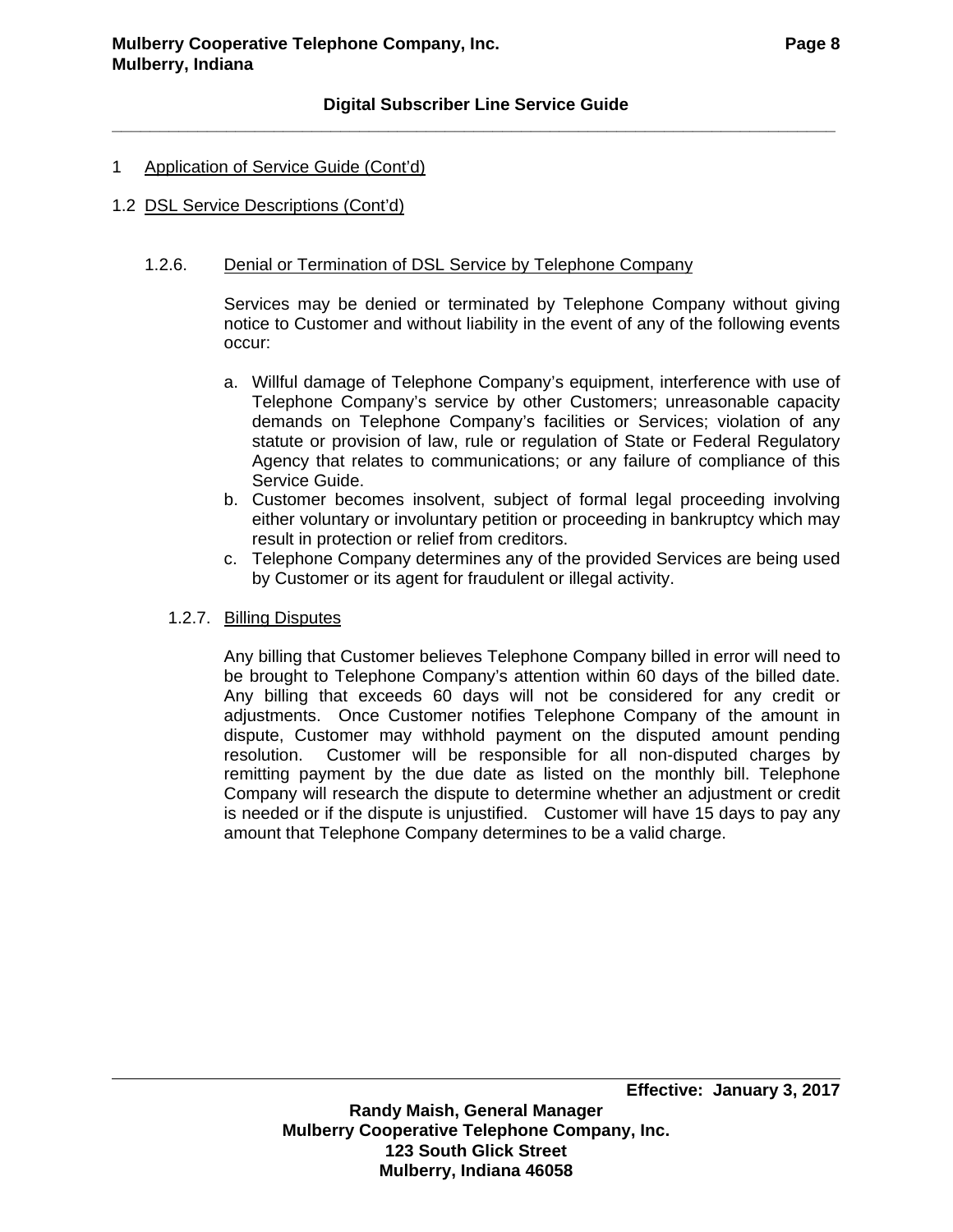**\_\_\_\_\_\_\_\_\_\_\_\_\_\_\_\_\_\_\_\_\_\_\_\_\_\_\_\_\_\_\_\_\_\_\_\_\_\_\_\_\_\_\_\_\_\_\_\_\_\_\_\_\_\_\_\_\_\_\_\_\_\_\_\_\_\_\_\_\_\_\_\_\_\_\_\_** 

# 2. Federal Universal Service Charge (FUSC)

# 2.1 Federal Universal Service Charge (FUSC)

The Federal Universal Service Charge (FUSC) recovers the Telephone Company's contribution to various federal universal service funds. The Telephone Company will apply a surcharge factor each month to the billed charges for DSL services provided to end users from this Service Guide.

FUSC will not apply to DSL services purchased by customers that resell these services to end users as part of an interstate telecommunications service and are required to contribute to the various federal universal service funds. In case of a dispute regarding whether the customer is reselling services and contributing to the various federal universal service funds, the Telephone Company may request a signed certification to that effect from the customer.

# 2.1.1. Rate Regulations

The Telephone Company will bill FUSC each month as described below. The FUSC Surcharge Factor is set forth in Section 4.1, following.

# (A) FUSC Surcharge Factor

The Telephone Company will multiply the FUSC Surcharge Factor set forth in Section 4.1, following, against the end user's bill of interstate access services charges, which include the DSL services.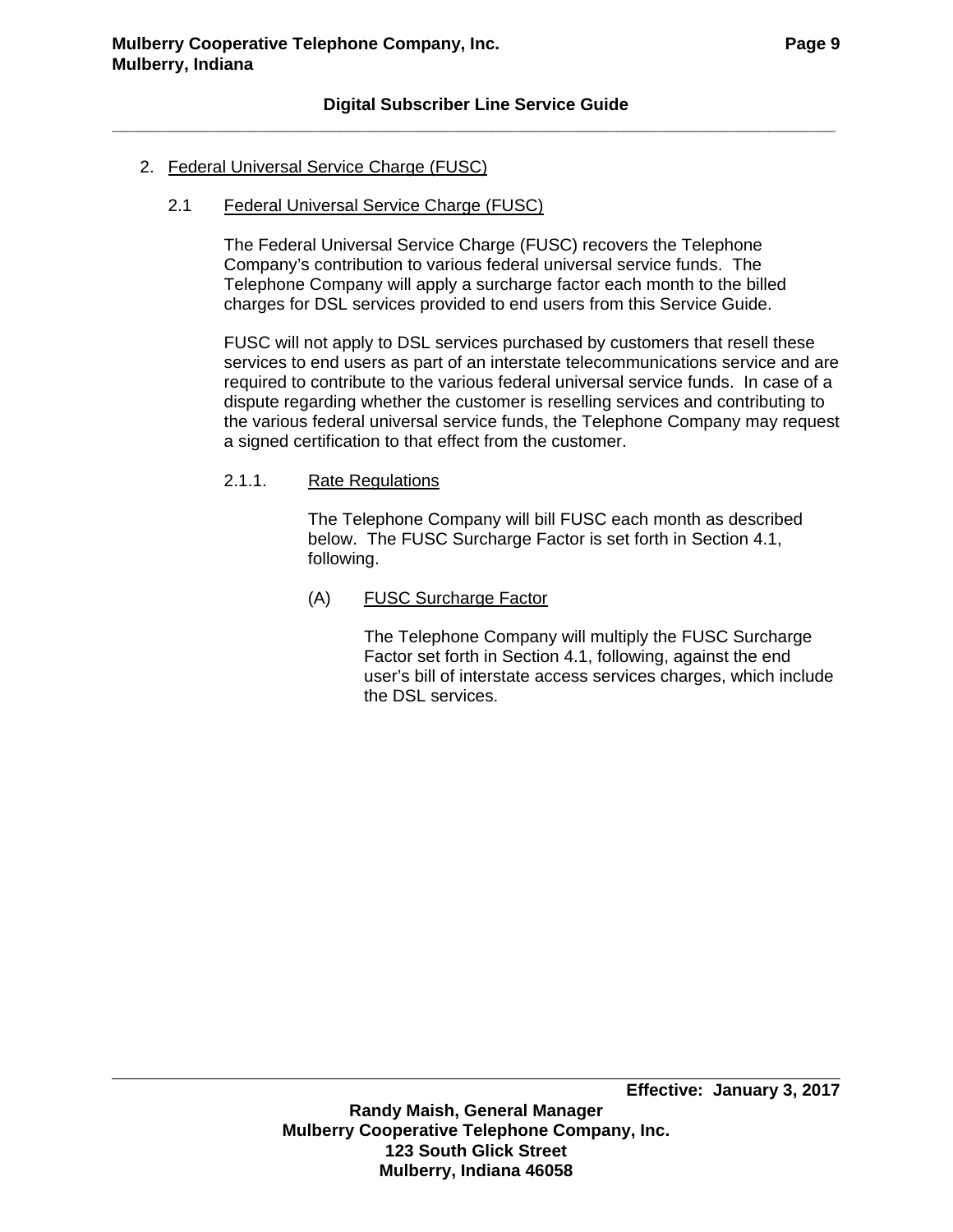# 3. Digital Subscriber Line (DSL) Service

#### 3.1 General Regulations

DSL Services provide transmission services over local exchange service facilities that can be used for simultaneous voice and data communications. Service is provided, where available, between customer designated premises (CDP) and designated Telephone Company central office (CO).

DSL Services use proprietary equipment to provide high-speed digital internet access. The equipment consists of Digital Subscriber Line Access Multiplexer (DSLAM) located in the CO and the corresponding remote "modem" unit located at the customer premises.

#### 3.2 Installation

Installation of DSL Services will be from the CO to the surge protector located within the Network Interface Device (NID). If the customer requires an adapter that includes a router, hub, firewall, other devices, or software they may purchase it from any third party or from the Telephone Company.

Monthly charges for DSL Services are for the circuit and CO termination. Network Interface Card (NIC) for the associated hardware or software is not included in the monthly charge.

If the customer requires any special inside wiring they may contract with the Telephone Company or any third party provider for that special wiring. Nonrecurring charges include the service order and customer premises visit. They do not include any customer premises wiring charges beyond the Protector.

Telephone Company will waive the installation fee with a six month commitment. Early termination of the unsatisfied commitment will result in charging an early termination fee, as described in 4.2.(D), following, for each ADSL and SDSL Voice-Data and Data Only line disconnected.

During Telephone Company promotions or at the Telephone Company's discretion, the installation fee may be waived. Installation (non-recurring) charges are set forth in Section 4.2 following.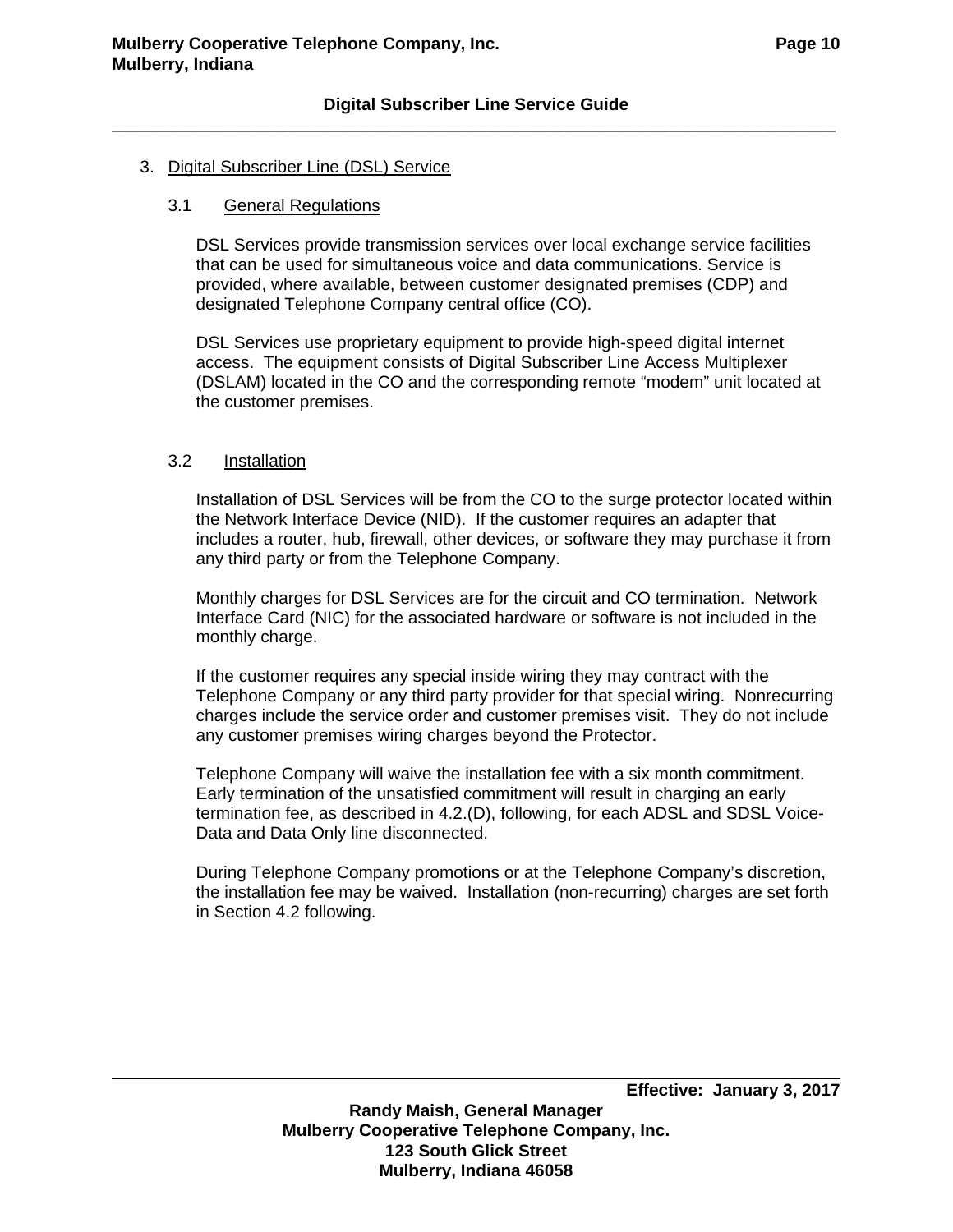# 3. Digital Subscriber Line (DSL) Service (Cont'd)

# 3.2 Installation (Cont'd)

During Telephone Company promotions or at the Telephone Company's discretion, the installation fee may be waived. Installation (non-recurring) charges are set forth in Section 4.2 following.

# 3.3 Conditions

The following conditions set forth by the Telephone Company are applicable for DSL Services provided by the Telephone Company:

- 3.3.1. The initial and minimum service period is one month.
- 3.3.2. Specified data access rates are the peak download rates available on the local loop segment of the facility. The Telephone Company cannot guarantee effective throughput beyond the DSL circuit, for example, at an Internet Service Provider's (ISP's) server or at a Local Area Network (LAN) server.
- 3.3.3. Availability of the DSL Service is subject to facility limitations, including loop length and other network characteristics.
- 3.3.4. With 30 days notice, the provision of DSL Service may be withdrawn.
- 3.3.5. For any reason that the local exchange line is disconnected, the Telephone Company will automatically disconnect the DSL Service (This does not apply to Data Only customers).
- 3.3.6. The Telephone Company has bundling prices available at their discretion.
- 3.3.7. A DSL Network Reconfiguration Charge applies when the DSL Service customer requests the Telephone Company's network to:
	- (1) Accommodate a change in the DSL Service customer's existing IP address
	- (2) Limit the data speed delivered over the customer's existing DSL Service line

The nonrecurring charge set forth in Section 4.3, following, applies for each request per DSL Service line.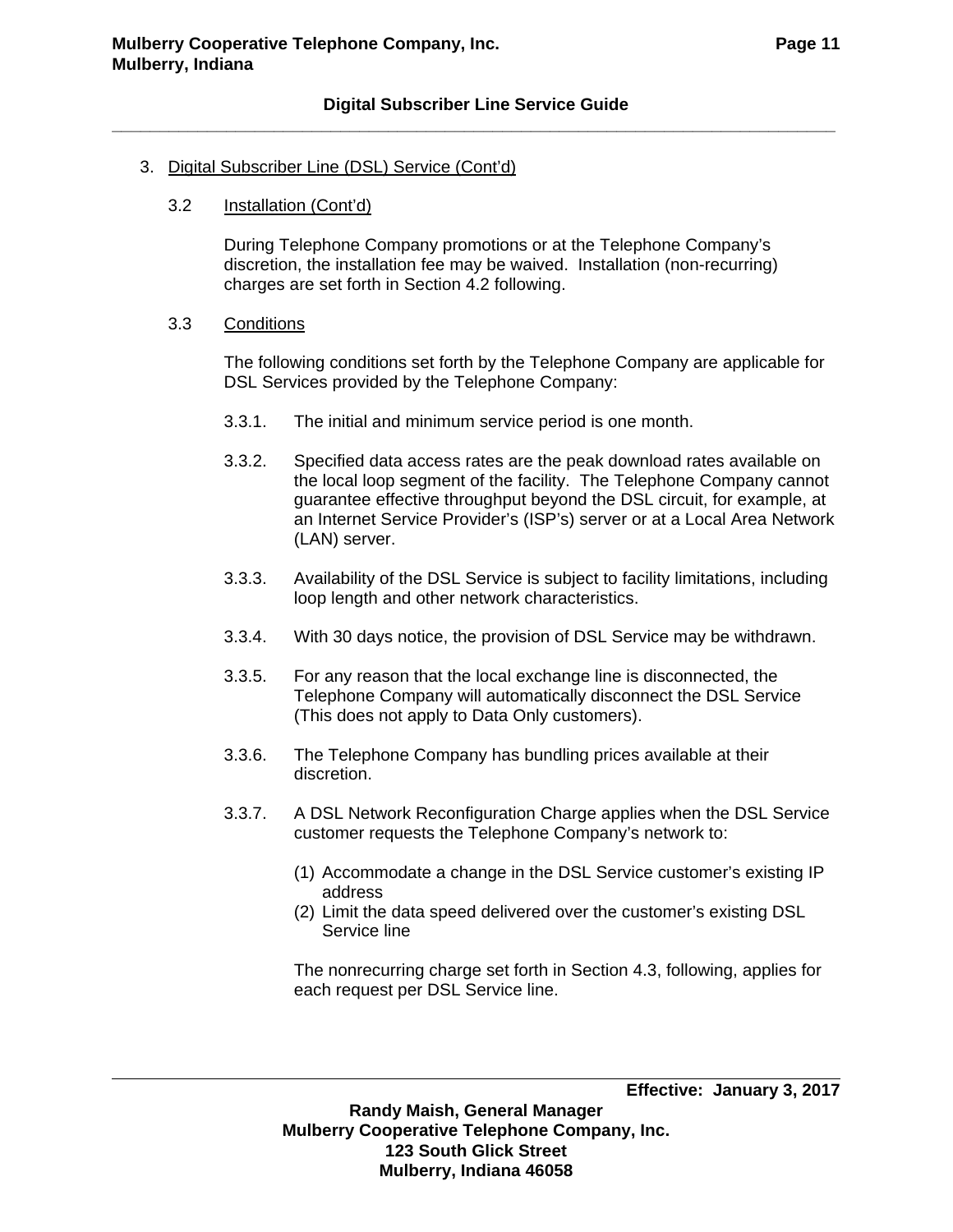### 3. Digital Subscriber Line (DSL) Service (Cont'd)

#### 3.4 Term Plan

The following conditions set forth by the Telephone Company are applicable for DSL Services provided under the Term Plan by the Telephone Company in addition to the conditions in Section 3.3 preceding:

- 3.4.1. At the end of the Term Plan, the customer may elect to establish a new Term Plan commitment, convert to the rates available under the Monthly Plan, or discontinue service. The rates for all DSL Service lines will automatically be converted to the rates available under the Monthly Plan specified in 4.2(C)(1), following, if the customer does not make an election by the end of the Term Plan. An Access Order Charge will not apply to any election made by the customer at the end of the Term Plan.
- 3.4.2. A customer may terminate a Term Plan without the application of a termination liability charge when the customer replaces its original Term Plan commitment with a new Term Plan commitment provided the length and pricing option of the new Term Plan commitment is of equal or greater length than the length of the original Term Plan commitment. An Access Order Charge will not apply when the customer replaces an existing Term Plan with a new Term Plan commitment under this provision.
- 3.4.3. A customer may terminate a Term Plan without the application of a termination liability charge if the Telephone Company increases the Term Plan monthly rates described in Section 4.2(C)(2), following, during the term of the existing commitment. The customer has 90 days following such rate increase to notify the Telephone Company in writing of its intent to terminate its Term Plan under this section; otherwise, the increased rates will apply for the remainder of the commitment period.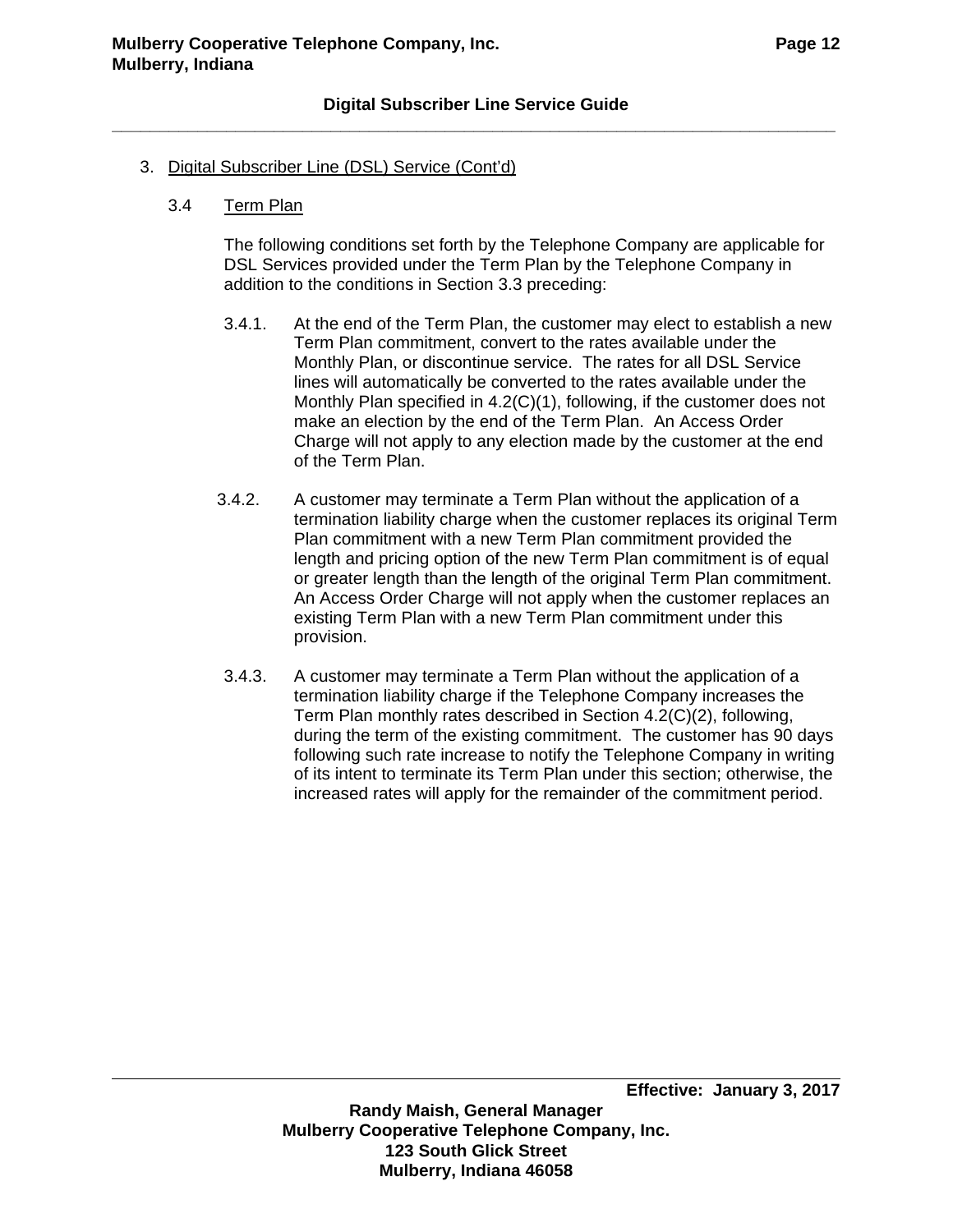# 3. Digital Subscriber Line (DSL) Service (Cont'd)

#### 3.4 Term Plan (Cont'd)

3.4.4. If the customer elects to terminate its Term Plan(s) prior to the end of the commitment period for any reason other than specified in 3.4.2 or 3.4.3, preceding, a termination liability charge will apply. For each Term Plan terminated prior to the end of the commitment period, the Telephone Company will bill the customer a charge equal to the monthly Term Plan Cancellation Charge for its selected pricing option as described in Section 4.2(C)(2)(a), following, multiplied by the number of months remaining in the commitment period.

> Monthly Plan rates as described in Section 4.2.(C)(1), following, will apply to all in-service DSL Lines following the early termination of a Term Plan.

#### 3.5 MultiMedia Virtual Circuit Channel (MM-VCC)

Where suitable facilities exist, a customer that requires the ability to send high speed multimedia transmissions (for bandwidth needed above DSL speeds listed in this service guide) may also order a MM-VCC between its CDP and the premises of the end user customer location in the field, provided such end user customer's premises is equipped with DSL Service provided by the Telephone Company under this Service Guide. The MM-VCC is available in increments of 1 Mbps or 4 Mbps, see Section 4.4 following. A MM-VCC can only be ordered in conjunction with DSL service provided in this Service Guide, and can be ordered to the physical bandwidth limitations of the Telephone Company's plant and network capabilities (as determined by the Telephone Company).

Where suitable facilities exist, an Ethernet Transport Service (ETS) customer that requires the ability to send high speed multimedia transmission may also order an ETS MultiMedia Virtual Circuit (ETS MM-VCC) between its CDP and the premises of its end user customer, provided such end user customer's premises is equipped with ADSL Access Service provided by the Telephone Company under this Service Guide. ETS MM-VCCs are only available when the ETS customer's CDP, the ETS customer's end user premises, and the Telephone Company's DSL Access Service Connection Point SWC are all located within the serving territory of the Telephone Company. ETS MM-VCCs do not increase the bandwidth capacity of ETS CTs, ETS Ports, ETS EVCs and/or Special Access Service Channel Terminations, Channel Mileage Facility and Channel Mileage Terminations used by the ETS customer to connect its CDP to the DSL Access Service Connection Point SWC. The ETS MM-VCC is available in increments of 10 Mbps, see Section 4.4 following.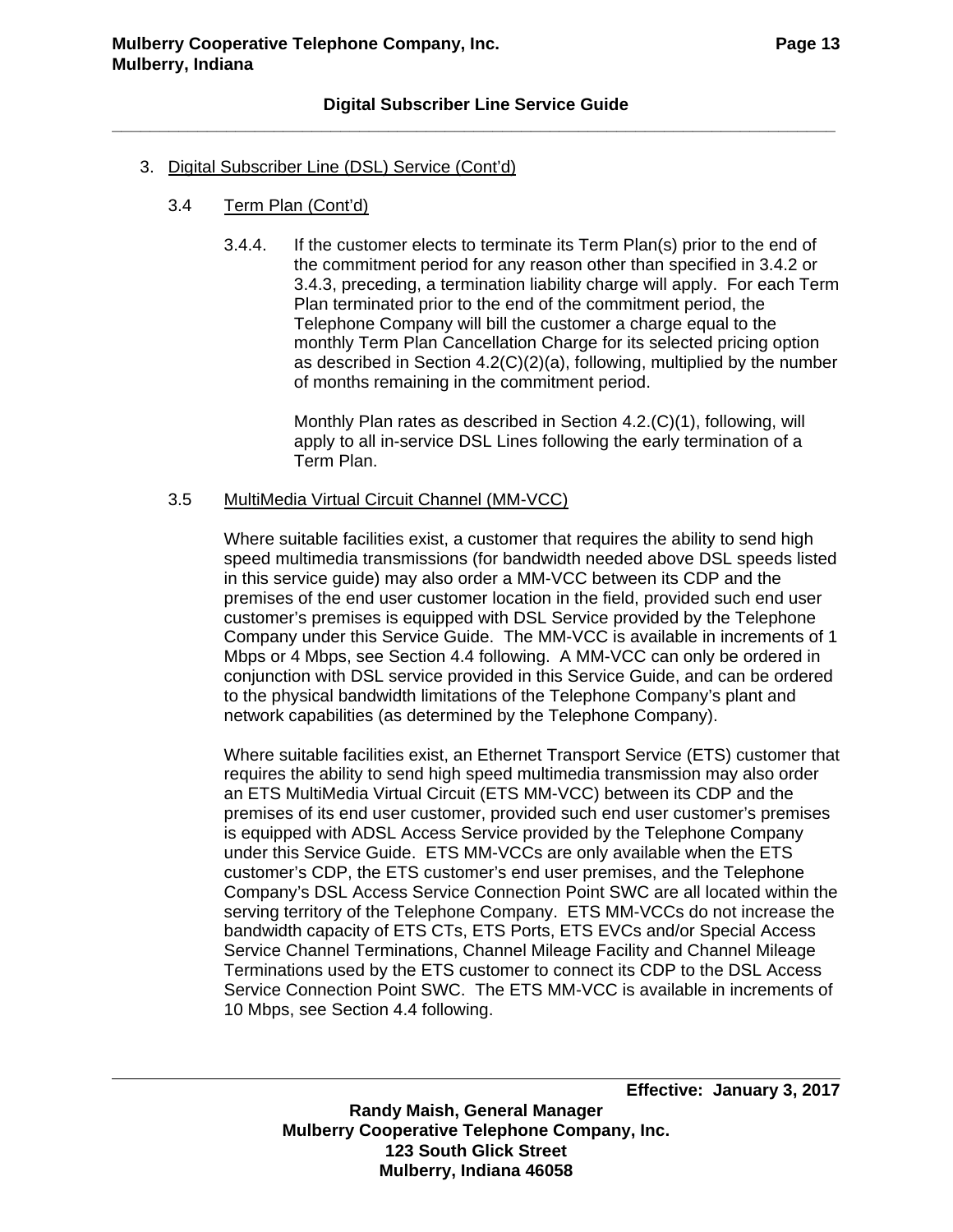# 3. Digital Subscriber Line (DSL) Service (Cont'd)

# 3.5 MultiMedia Virtual Circuit Channel (MM-VCC) (Cont'd)

MM-VCC transmission speeds are not guaranteed and may be affected by factors that affect the actual speeds delivered, including the ADSL Access Service customer's distance from the Telephone Company SWC, condition of the facilities, and any capacity limitations in the customer's network design.

The Telephone Company will waive the ETS MM-VCC monthly rate when the local exchange telephone service, ADSL Access Service and ETS MM-VCC are provided from the same serving wire center where the Telephone Company has located its DSL Access Service Connection Point. The ETS MM-VCC nonrecurring charge will apply.

# 3.6 Temporary Suspension

When an end user temporarily suspends the local exchange service that is associated with an ADSL and/or SDSL Voice-Data option and also requests the ADSL and/or SDSL Voice-Data option be placed on temporary suspension for the same period of time, the Telephone Company will bill the customer a temporary suspension fee, per line, per occasion, as described in Section 4.2. (E), following. The Telephone Company will not bill the customer the monthly ADSL and/or SDSL Voice-Data Line Charge while the ADSL and/or SDSL Voice-Data option is placed on temporary suspension.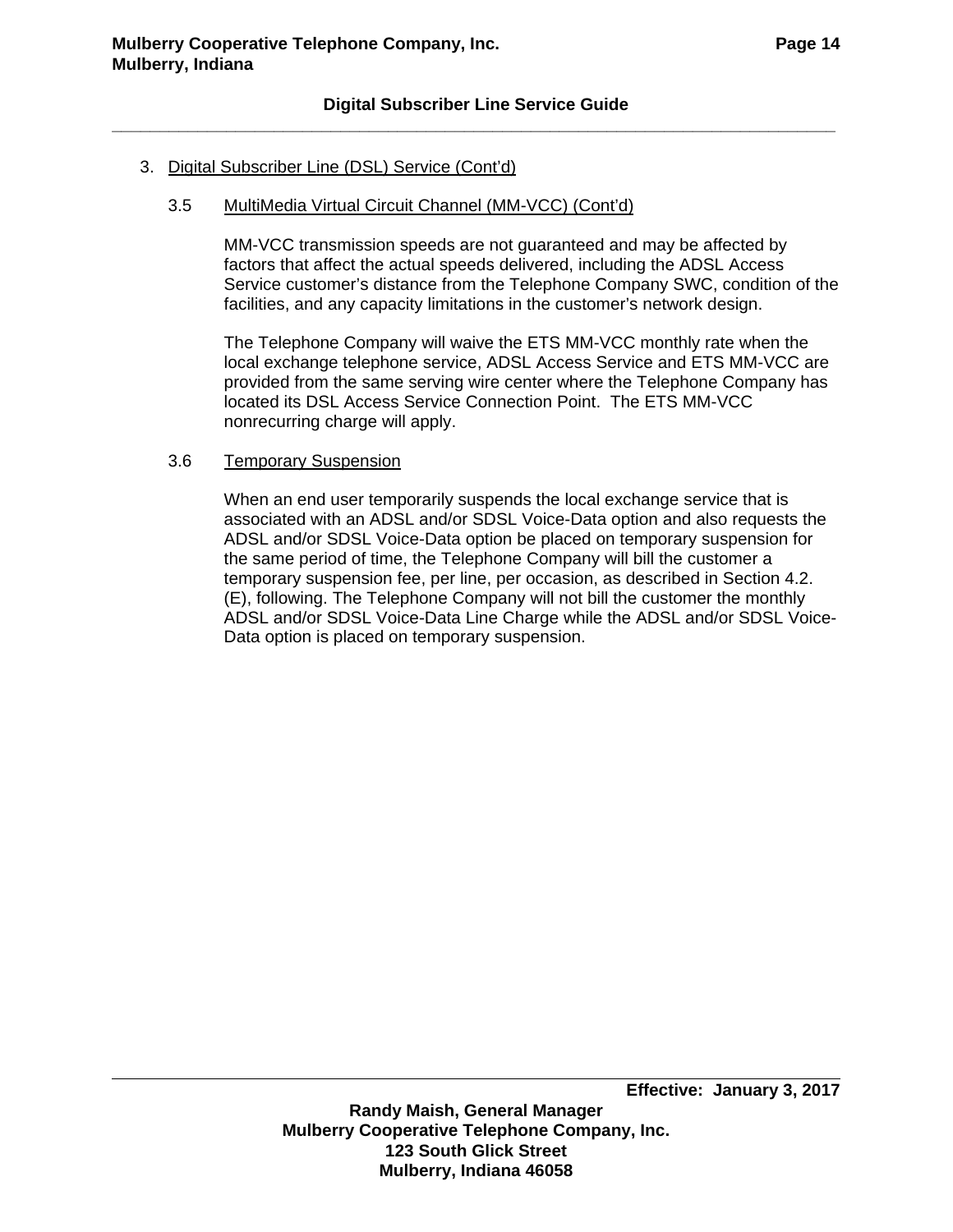| Rates and Charges<br>4. |
|-------------------------|
|-------------------------|

#### 4.1 Federal Universal Service Charge (FUSC)

Regulations concerning the Federal Universal Service Charge are set forth in Section 2.1 preceding.

**Percentage** 

FUSC Surcharge Factor

# 4.2 Digital Subscriber Line (DSL) Service

### (A) Asymmetric Digital Subscriber Line Access Service

|                         | Monthly<br>Rate | Nonrecurring<br>Charge |
|-------------------------|-----------------|------------------------|
| <b>ADSL Line Charge</b> |                 |                        |
| Per Voice Data Option   |                 |                        |
| - 1 Mbps/6 Mbps         | \$23.75         | \$185.00               |
| - 3 Mbps/15 Mbps        | \$28.88         | \$185.00               |
| - 25 Mbps/50 Mbps       | \$30.98         | \$185.00               |
| - 50 Mbps/100 Mbps      | \$51.53         | \$185.00               |
| Per Data-Only Option    |                 |                        |
| - 1 Mbps/6 Mbps         | \$54.42         | \$211.00               |
| - 3 Mbps/15 Mbps        | \$61.26         | \$211.00               |
| - 5 Mbps/50 Mbps        | \$82.70         | \$211.00               |

#### (B) Symmetric Digital Subscriber Line Access Service

|                                                                                 |                       | Monthly<br>Rate    | Nonrecurring<br>Charge |
|---------------------------------------------------------------------------------|-----------------------|--------------------|------------------------|
| <b>SDSL Line Charge</b><br>256 kbps<br>$\qquad \qquad \blacksquare$<br>768 kbps | Per Voice Data Option | \$16.10<br>\$23.75 | \$185.00<br>\$185.00   |
|                                                                                 | Per Data-Only Option  |                    |                        |
| 144 kbps                                                                        |                       | \$65.02            | \$211.00               |
| 256 kbps                                                                        |                       | \$54.27            | \$211.00               |
| 768 kbps                                                                        |                       | \$89.31            | \$211.00               |
|                                                                                 | 2 Mbps                | \$172.36           | \$211.00               |
|                                                                                 | 4 Mbps                | \$330.47           | \$211.00               |

\* This percentage is calculated by the FCC and is updated on a quarterly basis.

 **Effective: January 3, 2017** 

**Randy Maish, General Manager Mulberry Cooperative Telephone Company, Inc. 123 South Glick Street Mulberry, Indiana 46058**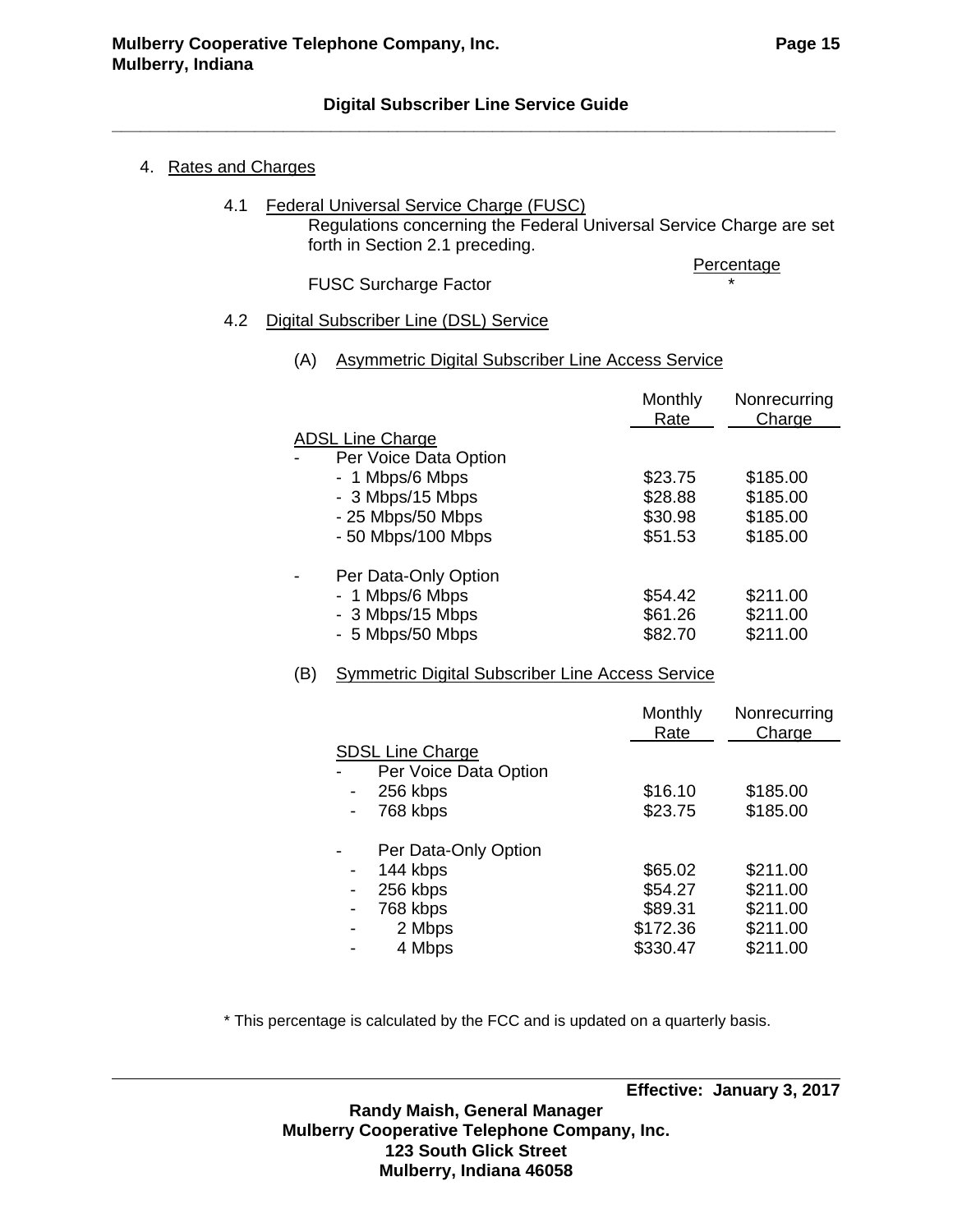# 4. Rates and Charges (Cont'd)

#### 4.2 Digital Subscriber Line (DSL) Service (Cont'd)

# (C) DSL Services Discount Pricing Arrangement

|     |                                             | Monthly<br>Rate | Nonrecurring<br>Charge |
|-----|---------------------------------------------|-----------------|------------------------|
| (1) | <b>Monthly Plan Line Charges</b>            |                 |                        |
|     | <b>ADSL Line Charge</b>                     |                 |                        |
|     | Per Voice Data Option                       |                 |                        |
|     | - 1 Mbps/6 Mbps                             | \$23.18         | \$185.00               |
|     | - 3 Mbps/15 Mbps                            | \$28.27         | \$185.00               |
|     | - 25 Mbps/50 Mbps                           | \$30.38         | \$185.00               |
|     | - 50 Mbps/100 Mbps                          | \$50.18         | \$185.00               |
|     | Per Data-Only Option                        |                 |                        |
|     | - 1 Mbps/6 Mbps                             | \$53.85         | \$211.00               |
|     | - 3 Mbps/15 Mbps                            | \$60.65         | \$211.00               |
|     | - 5 Mbps/50 Mbps                            | \$76.94         | \$211.00               |
|     | <b>SDSL Line Charge</b>                     |                 |                        |
|     | Per Voice-Data Option                       |                 |                        |
|     | - 256 kbps                                  | \$15.72         | \$185.00               |
|     | - 768 kbps                                  | \$23.18         | \$185.00               |
|     | Per Data-Only Option                        |                 |                        |
|     | - 144 kbps                                  | \$62.94         | \$211.00               |
|     | - 256 kbps                                  | \$53.89         | \$211.00               |
|     | - 768 kbps                                  | \$86.56         | \$211.00               |
|     | 2 Mbps                                      | \$162.77        | \$211.00               |
|     | 4 Mbps<br>-                                 | \$311.31        | \$211.00               |
|     | (2)<br><b>Term Plan</b>                     |                 |                        |
|     | <b>Term Plan Cancellation Charge</b><br>(a) |                 |                        |
|     | Per Serving Wire                            |                 |                        |
|     | Center included in                          |                 |                        |

a Term Plan

| - Pricing Option 1 | \$250.00 | None |
|--------------------|----------|------|
| - Pricing Option 2 | \$250.00 | None |

**Randy Maish, General Manager Mulberry Cooperative Telephone Company, Inc. 123 South Glick Street Mulberry, Indiana 46058**

 **Effective: January 3, 2017**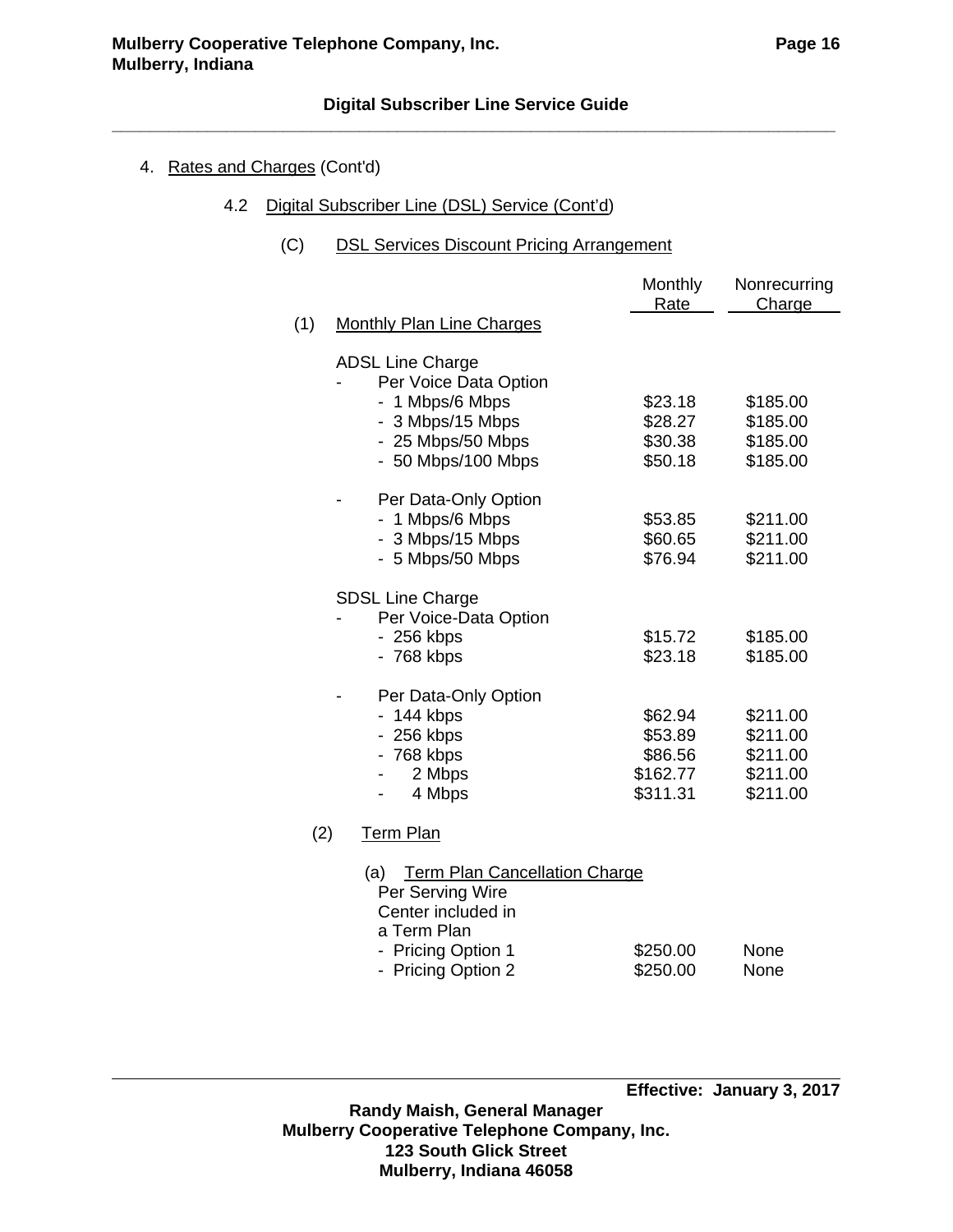|  | 4. | Rates and Charges (Cont'd) |  |  |  |
|--|----|----------------------------|--|--|--|
|--|----|----------------------------|--|--|--|

- 4.2 Digital Subscriber Line (DSL) Service (Cont'd)
	- (C) DSL Services Discount Pricing Arrangement (Cont'd)
	- (2) Term Plan (Cont'd)
		- (b) Term Plan Line Charges

|                    |               | <b>Monthly Recurring</b> | <b>Nonrecurring</b> |
|--------------------|---------------|--------------------------|---------------------|
|                    |               | <b>Charge</b>            | <b>Charge</b>       |
|                    | <u>1 Year</u> | 3 Year                   |                     |
| <b>OPTION 1</b>    |               |                          |                     |
| ADSL               |               |                          |                     |
| Voice-Data Option  |               |                          |                     |
| - 1 Mbps/6 Mbps    | \$16.25       | \$13.36                  | \$185.00            |
| - 3 Mbps/15 Mbps   | \$20.59       | \$17.67                  | \$185.00            |
| - 25 Mbps/50 Mbps  | \$22.11       | \$18.93                  | \$185.00            |
| - 50 Mbps/100 Mbps | \$36.62       | \$31.46                  | \$185.00            |
|                    |               |                          |                     |
| Data-Only Option   |               |                          |                     |
| - 1 Mbps/6 Mbps    | \$50.29       | \$46.86                  | \$211.00            |
| - 3 Mbps/15 Mbps   | \$54.40       | \$50.97                  | \$211.00            |
| - 5 Mbps/50 Mbps   | \$69.25       | \$66.18                  | \$211.00            |
| <b>SDSL</b>        |               |                          |                     |
| Voice-Data Option  |               |                          |                     |
| - 256 kbps         | \$10.99       | \$9.09                   | \$185.00            |
| - 768 kbps         | \$16.25       | \$13.36                  | \$185.00            |
|                    |               |                          |                     |
| Data-Only Option   |               |                          |                     |
| - 144 kbps         | \$56.07       | \$54.24                  | \$211.00            |
| - 256 kbps         | \$49.15       | \$47.46                  | \$211.00            |
| - 768 kbps         | \$78.34       | \$76.58                  | \$211.00            |
| 2 Mbps             | \$113.27      | \$97.32                  | \$211.00            |
| 4 Mbps             | \$211.40      | \$181.09                 | \$211.00            |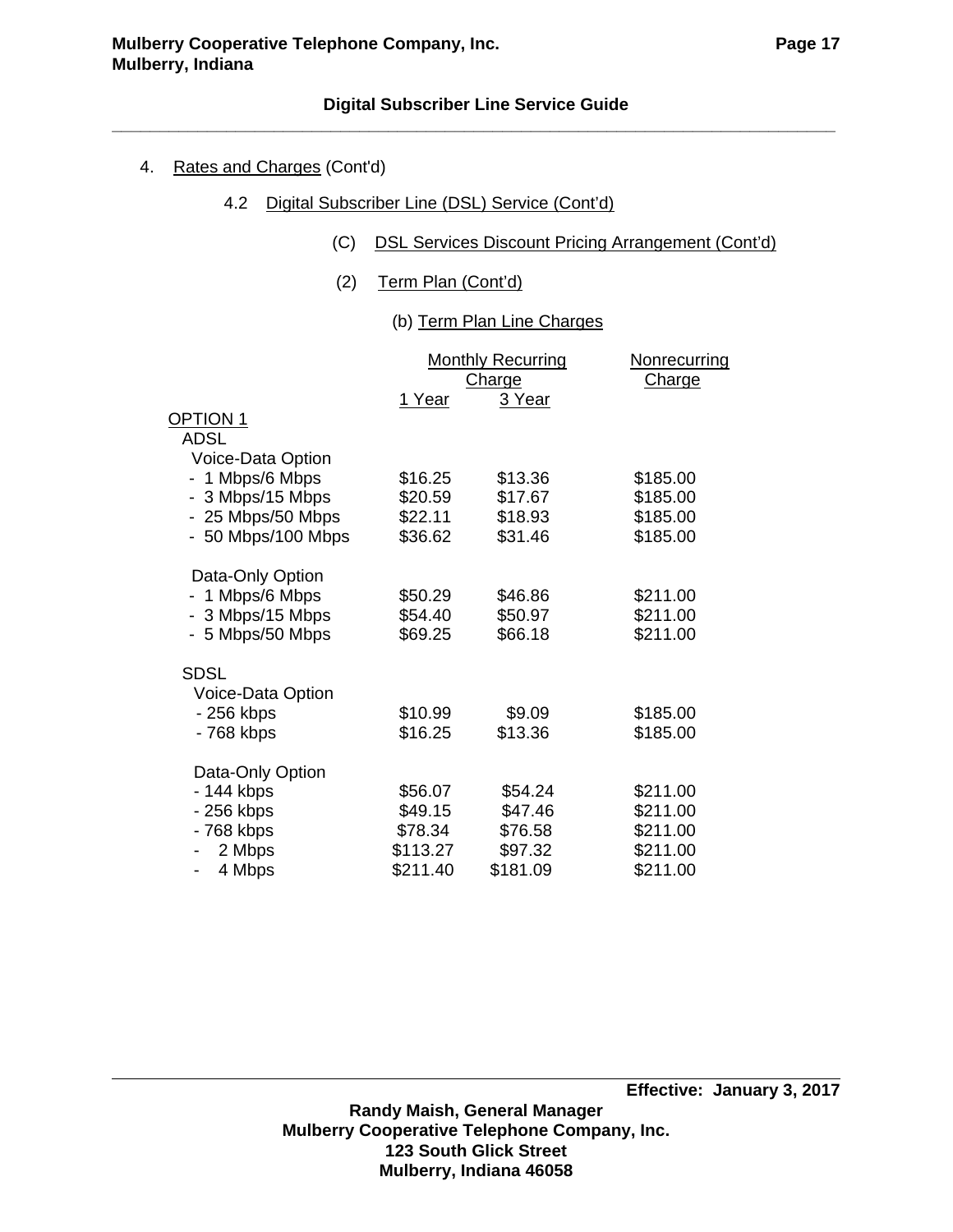| Rates and Charges (Cont'd) |
|----------------------------|
|                            |

- 4.2 Digital Subscriber Line (DSL) Service (Cont'd)
	- (C) DSL Services Discount Pricing Arrangement (Cont'd)
	- (2) Term Plan (Cont'd)
		- (b) Term Plan Line Charges (Cont'd)

|                     | <b>Monthly Recurring</b> |                         | <b>Nonrecurring</b> |
|---------------------|--------------------------|-------------------------|---------------------|
|                     | 1 Year                   | <b>Charge</b><br>3 Year | Charge              |
| OPTION <sub>2</sub> |                          |                         |                     |
| <b>ADSL</b>         |                          |                         |                     |
| Voice-Data Option   |                          |                         |                     |
| - 1 Mbps/6 Mbps     | \$12.73                  | \$8.98                  | \$185.00            |
| - 3 Mbps/15 Mbps    | \$17.05                  | \$13.30                 | \$185.00            |
| - 25 Mbps/50 Mbps   | \$18.34                  | \$14.28                 | \$185.00            |
| - 50 Mbps/100 Mbps  | \$30.52                  | \$23.73                 | \$185.00            |
| Data-Only Option    |                          |                         |                     |
| - 1 Mbps/6 Mbps     | \$46.60                  | \$46.57                 | \$211.00            |
| - 3 Mbps/15 Mbps    | \$50.13                  | \$49.17                 | \$211.00            |
| - 5 Mbps/50 Mbps    | \$65.41                  | \$63.11                 | \$211.00            |
| <b>SDSL</b>         |                          |                         |                     |
| Voice-Data Option   |                          |                         |                     |
| - 256 kbps          | \$8.51                   | \$6.34                  | \$185.00            |
| - 768 kbps          | \$12.73                  | \$8.98                  | \$185.00            |
| Data-Only Option    |                          |                         |                     |
| - 144 kbps          | \$53.46                  | \$50.26                 | \$211.00            |
| - 256 kbps          | \$46.70                  | \$46.36                 | \$211.00            |
| - 768 kbps          | \$75.78                  | \$73.39                 | \$211.00            |
| 2 Mbps              | \$94.94                  | \$85.13                 | \$211.00            |
| 4 Mbps              | \$173.91                 | \$133.23                | \$211.00            |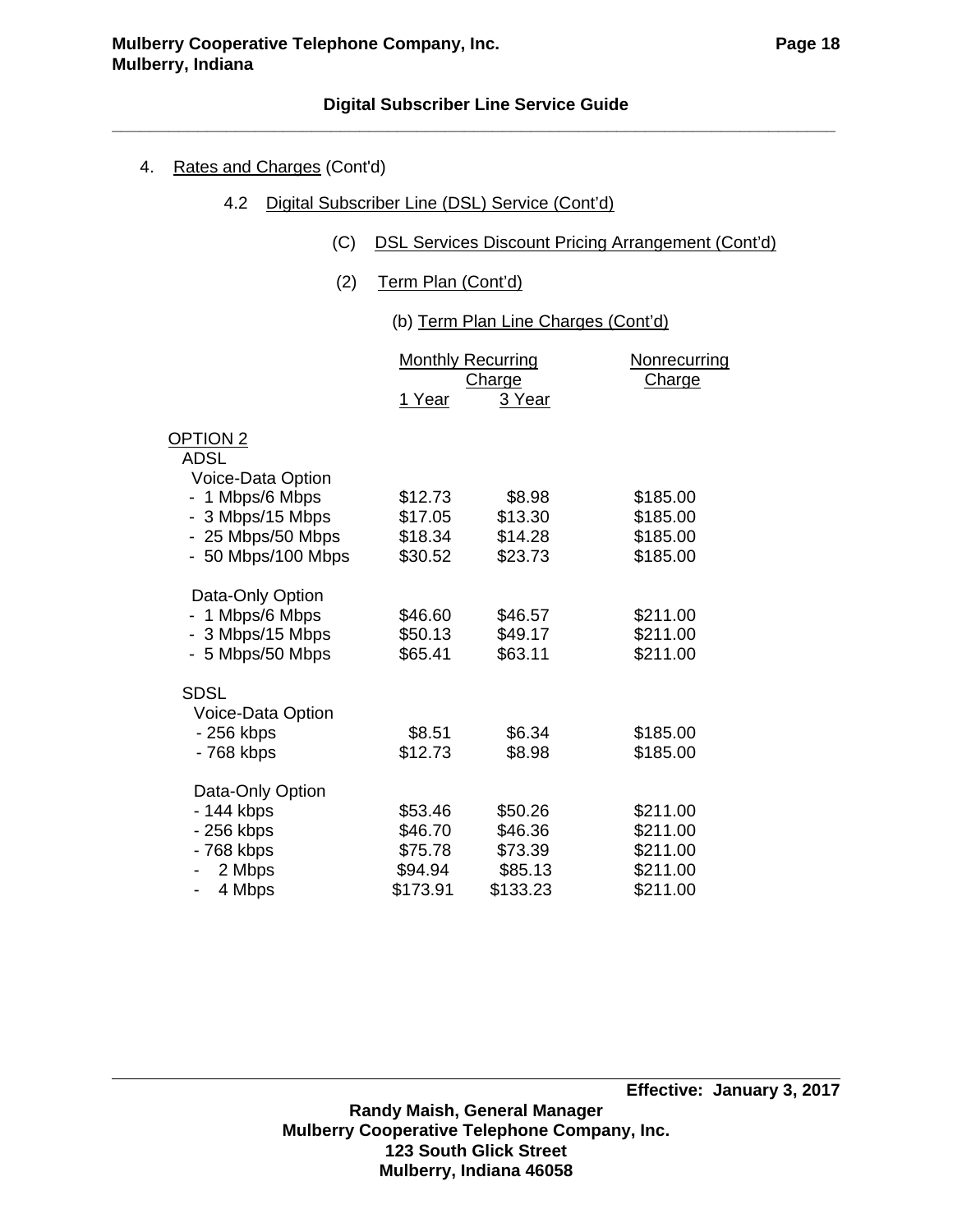- 4. Rates and Charges (Cont'd)
	- 4.2 Digital Subscriber Line (DSL) Service (Cont'd)
		- (C) DSL Services Discount Pricing Arrangement (Cont'd)
		- (2) Term Plan (Cont'd)
			- (c) Volume Pricing Commitment Plan (VPCP)

The Telephone Company offers a VPCP for multiple customers within the Telephone Company's serving area on the Discount Pricing Arrangement plan.

| <b>Monthly Volume</b>   | Monthly         |
|-------------------------|-----------------|
| <b>Commitment Level</b> | <b>Discount</b> |
| 500 lines               | 10%             |
| 750 lines               | 20%             |
| 1,000 lines             | 30%             |

The Telephone Company will assess a shortfall charge of \$10.00 per line that falls below the commitment.

#### (D) Early Termination Fee

| ADSL – Voice-Data or Data-Only, per line | \$25 |
|------------------------------------------|------|
| SDSL – Voice-Data or Data-Only, per line | \$25 |

(E) Temporary Suspension Fee

| ADSL – Voice-Data, per line per occasion | \$25 |
|------------------------------------------|------|
| SDSL – Voice-Data, per line per occasion | \$25 |

# 4.3 DSL Network Reconfiguration

|                                       | Monthly<br>Rate | Nonrecurring<br>Charge |
|---------------------------------------|-----------------|------------------------|
| <b>DSL Network Reconfiguration</b>    |                 |                        |
| -Per DSL Service<br>Line, per request | None            | \$27.00                |

 **Effective: January 3, 2017** 

**Randy Maish, General Manager Mulberry Cooperative Telephone Company, Inc. 123 South Glick Street Mulberry, Indiana 46058**